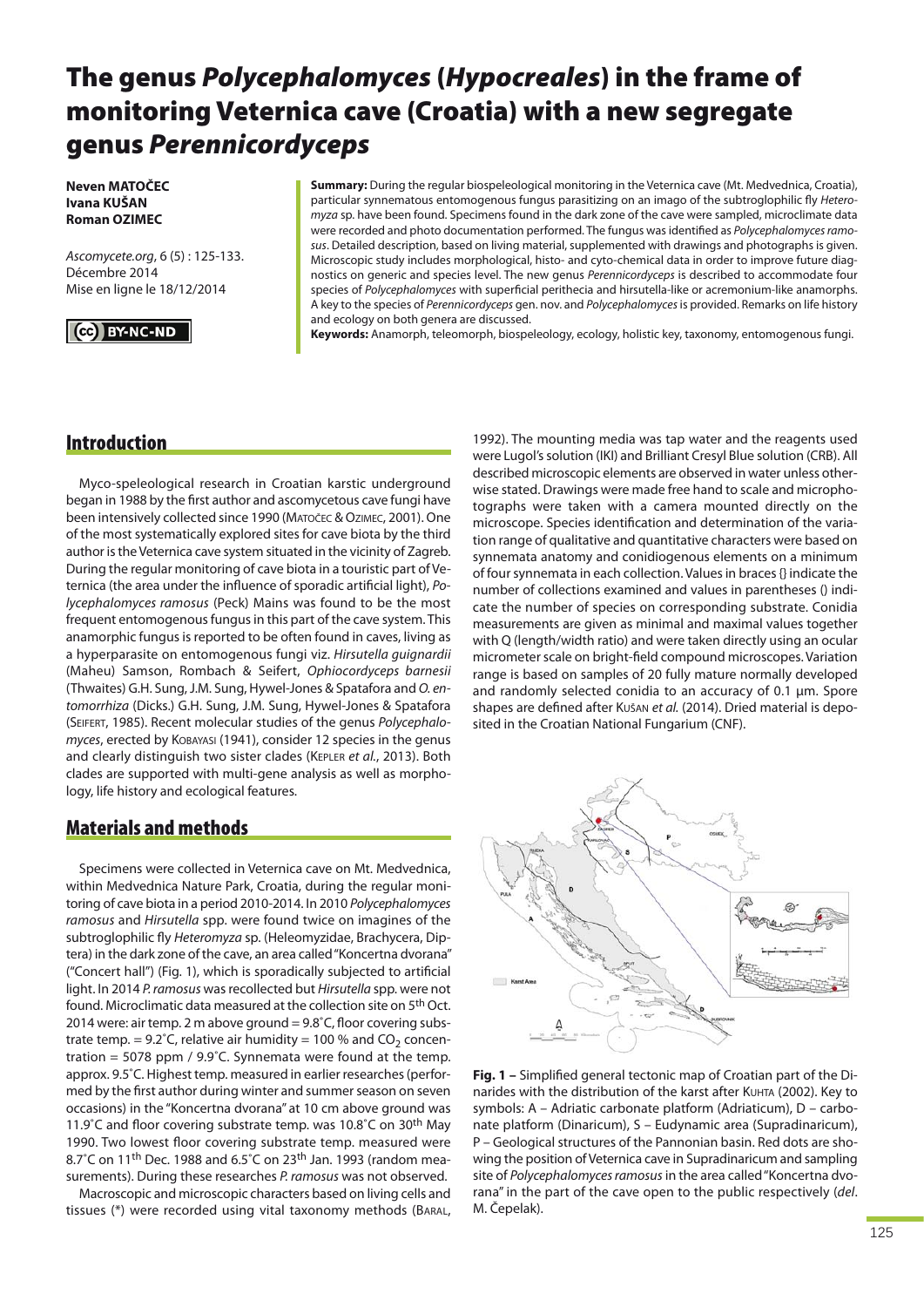## **Taxonomy**

*Polycephalomyces ramosus* (Peck) Mains, Mycologia, 40 (4): 414 (1948).

**Basionym:** Stilbum ramosum Peck, Bull. Buff. Soc. Nat. Sci., 1: 69  $(1874)$ 

*≡* Botryonipha ramosa (Peck) Kuntze, Revis. Gen. Pl., 2: 845 (1891). *≡* Stilbella ramosa (Peck) Petch, Trans. Brit. Mycol. Soc., 21 (1-2): 53 (1937).

= Polycephalomyces paludosus Mains, Mycologia, 40 (4): 414  $(1948)$ 

= Stilbum kervillei Quél., Bull. Soc. Amis Sci. Nat. Mus. Rouen: 302 (1884).

= Stilbella kervillei (Quél.) Samson, Rombach & Seifert, Persoonia, 12 (2): 126 (1984).

#### **Description of studied collections (Plates 1-3)**

**Anamorphic state: synnemata** caespitose, arising from Heteromyza sp. corpse, mostly from thoracal part, also present on abdomen, unbranched to more often branched, branches simple, only of first order, 0-7 per synnema, branches  $*0.4-3.1\times 0.1$  mm {1}, straight to curving upwards, cylindrical-capitate or rarely slightly subulate in sterile branches, apically straight, almost smooth to subvillose or pubescent, white or beige, bearing slimy heads when fresh, whole synnemata \*3.2–8.4(–12.2) mm {3} tall, stipe \*2.3–8.1  $\times$  $0.2-0.5$  mm  $\{3\}$ .

Phialides of two types, A-phialides in the capitulum, B-phialides on stipe, producing A- and B-conidia respectively. Conidial mass forming globose to subglobose **capitulum** on almost every apex of synnematal branch,  $*0.4-0.9 \times 0.2-0.8$  mm {3}, opaque when fresh, pale yellow to pale ochraceous-yellow, becoming sulphur-yellow with age and clavate shaped, containing almost entirely only A-conidia. Conidiophores arranged in not tightly fasciculate spheroid-flared hymenioid structure, arising as verticillate branches on basal cells, producing acropleurogenously born phialides in (1)2-4 levels,  $*45-70 \times 1.9-2.5 \mu m$  {1}; terminal phialides cylindrical to narrowly lageniform, \*12.3–24.5 μm {2} long, \*1.2–2.1 μm {2} wide at the base, intercalary phialides cylindrical,  $*5.2-18.1 \times 1.0-1.9$  µm {2}, with subterminal lateral conidiogenous extensions \*4.7–8.2  $\times$  0.6–1.4 μm {1}, collarettes not prominent, periclinal thickening not visible. A-conidia roughly ovoid to parabolic but slightly asymmetric, smooth, 1 celled, borne in large collective mucus, hyaline, heteropolar, without refractive content,  $*2.1-3 \times 1.3-2 \mu m$  {2}, Q = 1.2-1.9. Marginal area contains few sterile paraphysis-like cell chains, \*30–45 × 2.8–4.0 μm {1}.

**Stipe** in vertical section is composed of two regions; outer region of  $\pm$  textura prismatica, hyphae \*2.4–6.1 µm {2} wide; some sterile clavate surface cells filled with weakly refractive yellow sap, \*3.6–



**Plate 1 –** A: Entrance to the Veternica cave. *Polycephalomyces ramosus* - B, C, D, E: synnemata on Heteromyza sp., F: Capitulum with a part of the stipe. C, F from CNF-2/8634; B, D, E from CNF-2/9600. Photos: A, C, F by R. Ozimec; B, D, E by N. Matočec.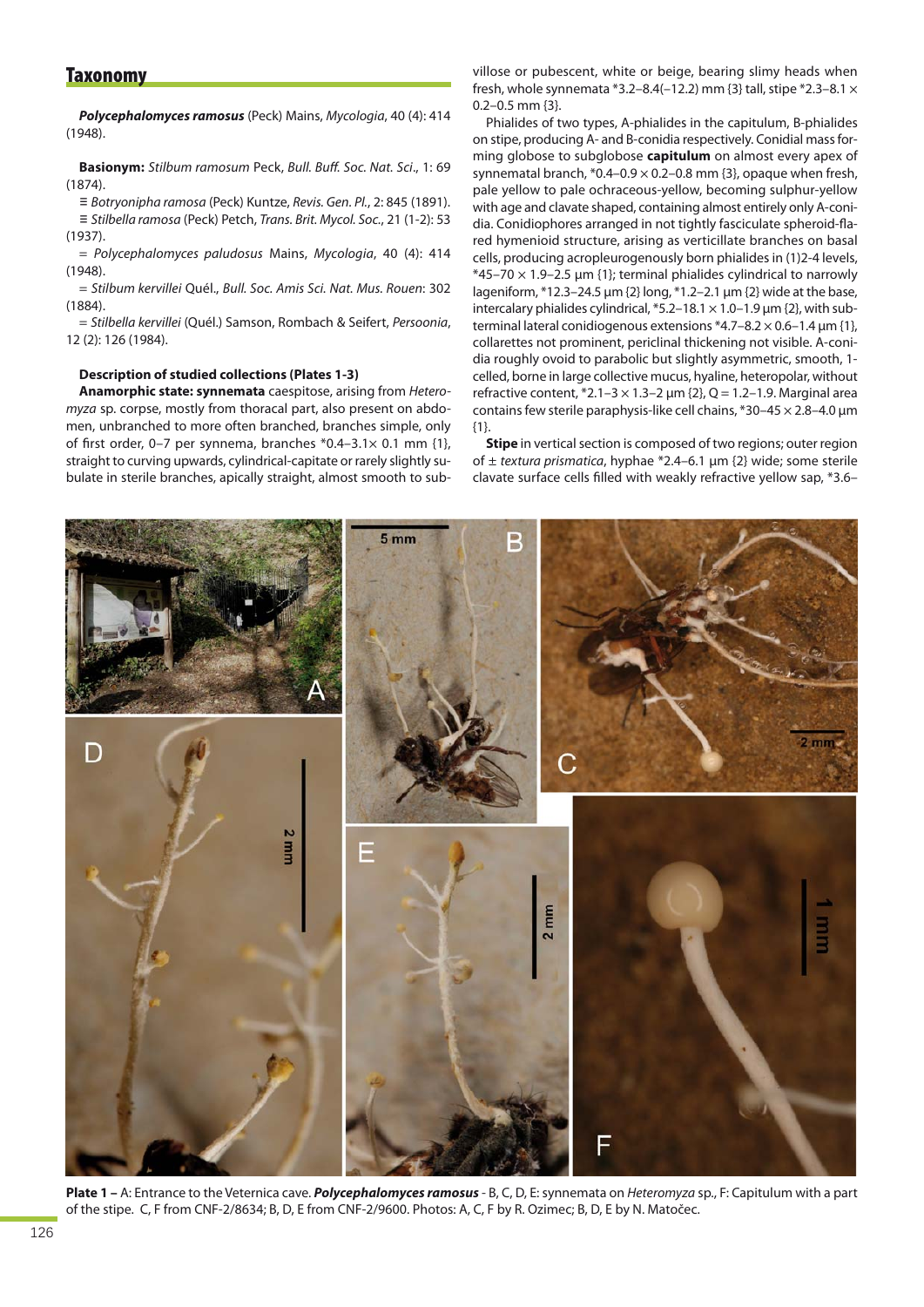4.8 μm {1} wide, other surface cells can be slightly verrucose {1}; inner region of  $\pm$  sinusoid textura porrecta with some obliquely directed hyphae, the latter \*2.0–3.4 μm {1} wide. B-phialides arising along a synnematal stipe, singly lateral and sessile or 1-4 on terminal non-septate conidiophoral cells, \*5–28 × 2–5.6 μm {1}, phialides narrowly lageniform to ampullaceous or subulate, slightly curved or straight, sub-symmetrical to strongly asymmetrical, \*6.0–16.7 μm {1} long, \*1.8–5 μm {2} wide at the base, with a cylindrical to acicular neck,  $*2.2$ –6.1 × 0.6–1.5  $\mu$ m {2}, collarettes not prominent, periclinal

thickening not visible. B-conidia fusiform, smooth, 1-celled, dry, hyaline, homopolar, radially symmetric, without refractive content, \*3–  $4.2 \times 1.1 - 1.9$  μm  $\{2\}$ , Q = 2.1-2.8.

**Chemical reactions:** In \*IKI overall structure inamyloid, conidia, phialides and texture without glycogens, single nucleus faintly discerned in both A- and B-conidia, basal part of B-phialides with yellow-greyish granules. In \*CRB cytoplasm in lower cells of A-type conidiophores stained violet and partly also in stipal cortical cells but stipal medulla not stained, yellow sap in stipal surface cells re-



**Plate 2 –** *Polycephalomyces ramosus***.** Microscopic characters. A: Capitulum with mucus. B: A-conidia in mucus. C, D: Stipe surface. E, F, G: Yellow sap on the stipe surface. H: Stipe medulla. I, J, K: B-phialides. L: Marginal paraphysis-like cell chains of the capitulum. M, N, O: A-phialides forming A-conidia. P: A- and B-conidia. R: A-conidia and A-phialides. S, T, U: A-conidia. V: B-conidia. G, J, L, O, R in \*CRB; K, U in \*IKI; other in \*H<sub>2</sub>O. Scale bars: A = 0.5 mm, B = 50 µm, C, D = 20 µm, E-O, R = 10 µm, P, S-V = 5 µm. All photos from CNF-2/9600, by N. Matočec.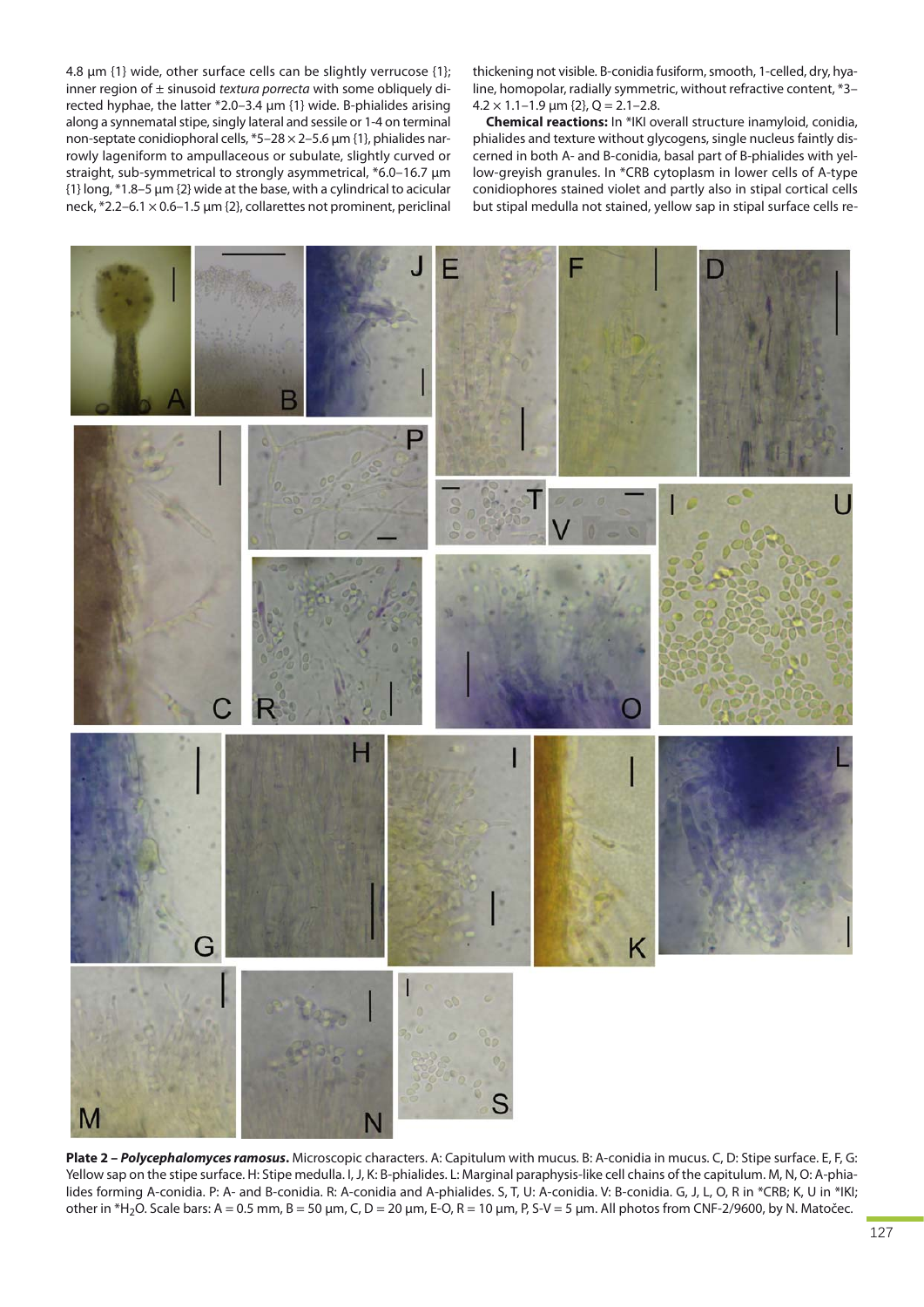

**Plate 3 –** *Polycephalomyces ramosus***.** Microscopic characters. A: Vertical-median section through synnema (some clavate cells on stipe surface containing yellow sap are coloured grey). B: B-phialides on the surface of the stipe. C: B-conidia. D: A-phialides from the capitulum. E: A-conidia. Scale bars: A = 20 μm, B, D = 10 μm, C, E = 5 μm. A, C, E from CNF-2/9600; B, D from CNF-2/8780. Del. N. Matočec.

mains unstained, cytoplasm of marginal sterile paraphysis-like cell chains blue-violet, parts of B-phialides cytoplasm pale violet-grey when conidia are detached.

**Teleomorphic state:** not found.

No pure cultures from the collected material were drawn.

**Specimens examined:** CROATIA, Zagreb district, Mt. Medvednica, Veternica cave system, cave entrance at 320 m asl, habitat: dark zone in a karstic cave, on wet wall and floor communities, legit R. Ozimec: 7.7.2010 (CNF-2/8634), 21.11.2010 (CNF-2/8780), 5.10.2014 (CNF-2/9600).

**Distribution:** Asia (Japan, Sri Lanka), Europe (Austria, Croatia, France, Germany, Great Britain, Netherlands), North America (U.S.A.).

**Habitat:** Parasitic on entomogenous fungi, known from Hirsutella guignardii, Ophiocordyceps barnesii and O. entomorrhiza. Often found in caves.

NOTE: In Croatian collections Polycephalomyces ramosus was never found on the same substrate unit (host individual) together with Hirsutella spp. and the synemmata were emerging directly from the insect corpses. However, in a single occasion (7<sup>th</sup> Jul. 2010) Hirsutella spp. synnemata were found on a number of separate Heteromyza sp. corpses in immediate vicinity of those occupied with Polycephalomyces synnemata.

#### **Discussion**

Recent molecular studies (KEPLER et al., 2013), based on a concatenated five gene dataset (SSU, LSU, TEF, RPB1 and RPB2) showed that the monophyletic genus Polycephalomyces comprises: (a) pleomorphic species earlier placed in the genus Ophiocordyceps [P. cuboideus (Kobayasi & Shimizu) Kepler & Spatafora, P. paracuboideus (S. Ban, Sakane & Nakagiri) Kepler & Spatafora, P. prolificus(Kobayasi) Kepler & Spatafora and P. ryogamiensis (Kobayasi & Shimizu) Kepler & Spatafora] with hirsutella-like or acremonium-like anamorphs, (b) teleomorphic species earlier classified in the genus Cordyceps [P. kanzashianus (Kobayasi & Shimizu) Kepler & Spatafora, P. nipponicus (Kobayasi) Kepler & Spatafora and P. ramosopulvinatus (Kobayasi & Shimizu) Kepler & Spatafora] with currently unknown anamorphs and (c) anamorphic species with Polycephalomyces type synnemata [P. cylindrosporus Samson & H.C. Evans, P. ditmari Van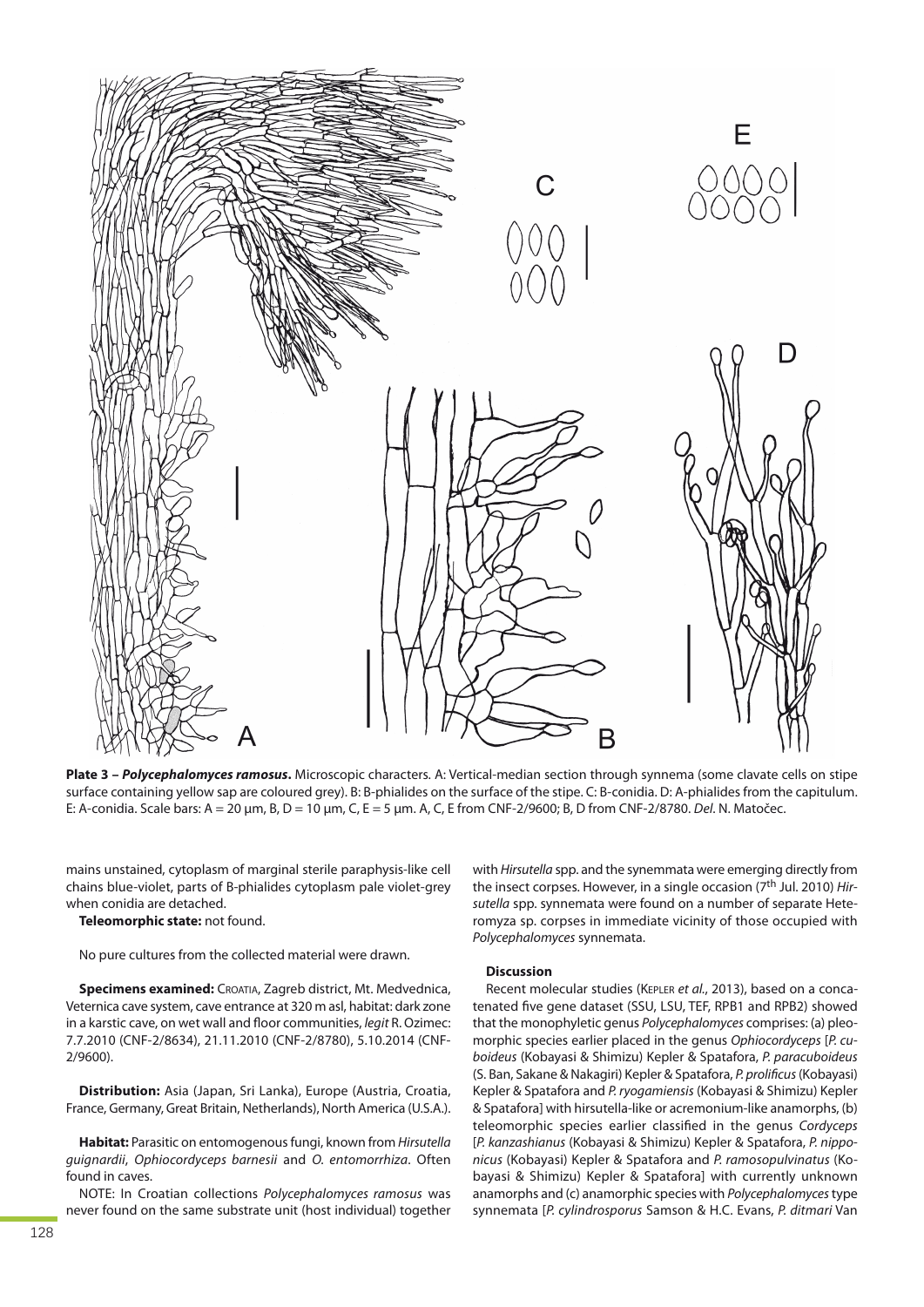Vooren & Audibert, P. formosus Kobayasi, P. ramosus (Peck) Mains and P. tomentosus (Schrad.) Seifert] with currently unknown sexual state.

When non-molecular characters are superimposed to the five gene phylogeny given by KEPLER et al. (2013), also WANG et al. (2012), it is clearly visible that two sister clades (the one with type species P. formosus and the other containing four species: P. cuboideus, P. paracuboideus, P. prolificus and P. ryogamiensis) clearly differ from each other. The clade with type species is represented by taxa having either ramose synnemata with slimy globose or clavate conidial masses produced at the synnematal terminals (polycephalomyceslike) or by having ramose stromata with apical capitate inflations containing immersed perithecial aggregations. The sister clade (see also phylogenetic tree based on ITS region; BAN et al., 2009), on the other hand, comprises the species with simple to branched stromata beset with scattered superficial perithecia over the aerial stromatal part leaving the stromatal apices naked, with hirsutella/acremonium-like anamorphic state.

Therefore, we feel the necessity to differentiate those two clades as separate genera, both retained their monophyly, and re-describe the genus Polycephalomyces in a new, more restricted sense using a polyphasic taxonomical approach for the reasons elaborated earlier (Kušan et al., 2014). Accordingly, Polycephalomyces species in the sense of KEPLER et al. (2013) having hirsutella/acremonium-like anamorph should be segregated in a separate genus. Since there is no any applicable/available generic name for this clade known to the authors, a new genus Perennicordyceps is here described as a segregate from Polycephalomyces Kobayasi emend. Kepler & Spatafora. We currently consider Ophiocordyceps ditmari (Quél.) G.H. Sung, J.M. Sung, Hywel-Jones & Spatafora separate from the genus Polycephalomyces s. str. until molecular research is done to clarify the taxonomic/phylogenetic relations between O. ditmari [also O. sphecocephala (Klotzsch ex Berk.) G.H. Sung, J.M. Sung, Hywel-Jones & Spatafora] and Polycephalomyces ditmari as well as the relations between P. ditmari and the rest of the genus Polycephalomyces s. str.

#### *Perennicordyceps* Matočec & I. Kušan gen. nov. – MB 810775

**Teleomorph** cordycepioid: Stroma cylindrical, apically tapered, pointed or lanceolate, aerial part whitish, orange, ochraceous to brown, single or bi- to oligo-furcate or with several simple stipes appearing during several cycles of growth, large part of the stroma (long-lived, perennial part) hypoxylous or hypogeous, stromatal cortex of prosenchymatic tissue. Perithecia orange-yellow, orangebrown or reddish, ovoid, 320–600  $\times$  200–400  $\mu$ m, Q  $\approx$  1.5–1.6, always superficial, perpendicular to rarely slightly oblique in relation to the surface, scattered or gregarious, not organized in a definite capitulum, concentrated almost over the whole aerial part of the stroma or on its subapical part, absent from naked, sterile, tapered to pointed tip. Asci filiform, containing filiform ascospores that disarticulate into many cuboid to narrowly prismatic partspores,  $1-5 \times 1-2$  µm,  $Q \approx 1-2$ .

**Anamorph** hirsutella-like (often accompanied with acremoniumlike phialides): conidiogenous cells phialidic, phialides anematous in natural conditions never found in synnematal form (synnema-like structures known only from pure culture in P. prolifica, see BAN et al., 2009), produced on aerial mycelium, also on sporodochia (2) or directly on stroma (1). Phialides never sessile, 2-10 of them arising from irregularly branched or quasi-verticillate conidiophores, phialides produce up to 10 conidia enveloped in a common sheath. Conidiophores not arranged in hymenial structure. Conidia globose to ellipsoid or limoniform to fusiform, hyaline, smooth, 1-celled.

**Ecology:** entomogenous, on hypoxylous-xylophagous Coleoptera larvae (3), on hypogeous (soil dwelling) Cicadidae nymphs (1) or hyperparasitic on other cordycepioid species.

**Etymology:** The genus name refers to the deeply buried substratal stromata that lasts for several years as well as the cordycepioid teleomorph.

**Type species:** Perennicordyceps prolifica (Kobayasi) Matočec & I. Kušan comb. nov. – MB 810776

Basionym: Cordyceps prolifica Kobayasi, Bull. Nat. Sci. Mus., Tokyo, Bot., 6: 289 (1963).

≡ Ophiocordyceps prolifica (Kobayasi & Shimizu) S. Ban, Sakane & Nakagiri, Mycoscience, 50(4): 270 (2009).

≡ Polycephalomyces prolificus (Kobayasi) Kepler & Spatafora, Fungal Biol., 117: 618 (2013).

Host: underground dwelling nymph of Cicadidae (Hemiptera). Habitat: hypogeous.

Anamorph: hirsutella/acremonium-like.

The enumeration of other species in the genus is given below:

*Perennicordyceps cuboidea* (Kobayasi & Shimizu) Matočec & I. Kušan comb. nov. – MB 810778

Basionym: Cordyceps cuboidea Kobayasi & Shimizu, Bull. Nat. Sci. Mus., Tokyo, Bot., 6(4): 131 (1980).

≡ Ophiocordyceps cuboidea (Kobayasi & Shimizu) S. Ban, Sakane & Nakagiri, Mycoscience, 50(4): 268 (2009).

≡ Polycephalomyces cuboideus(Kobayasi & Shimizu) Kepler & Spatafora, Fungal Biol., 117: 618 (2013).

= Cordyceps alboperitheciata Kobayasi & Shimizu, Bull. Nat. Sci. Mus., Ser. B., 8(3): 84 (1982).

Host: xylophagous larvae of Coleoptera. Habitat: endoxylous, inside rotten wood. Anamorph: hirsutella/acremonium-like.

*Perennicordyceps paracuboidea* (S. Ban, Sakane & Nakagiri) Matočec & I. Kušan comb. nov. – MB 810779

Basionym: Ophiocordyceps paracuboidea S. Ban, Sakane & Nakagiri, Mycoscience, 50(4): 268 (2009).

≡ Polycephalomyces paracuboideus(S. Ban, Sakane & Nakagiri) Kepler & Spatafora, Fungal Biol., 117: 618 (2013).

Host: xylophagous larvae of Coleoptera. Habitat: hypoxylous, inside rotten wood. Anamorph: hirsutella/acremonium-like.

*Perennicordyceps ryogamiensis* (Kobayasi & Shimizu) Matočec & I. Kušan comb. nov. – MB 810780

Basionym: Cordyceps ryogamiensis Kobayasi & Shimizu, Bull. Nat. Sci. Mus., Tokyo, Bot., 9(1): 4 (1983).

≡ Ophiocordyceps ryogamiensis (Kobayasi & Shimizu) G.H. Sung, J.M. Sung, Hywel-Jones & Spatafora, Stud. Mycol., 57: 45 (2007).

≡ Polycephalomyces ryogamiensis (Kobayasi & Shimizu) Kepler & Spatafora, Fungal Biol., 117: 618 (2013).

Host: xylophagous larvae of Coleoptera. Habitat: hypoxylous, inside rotten wood. Anamorph: hirsutella/acremonium-like.

*Polycephalomyces* Kobayasi emend. Matočec & I. Kušan – MB 9494

**Teleomorph** cordycepioid: Stromata ± cylindrical, ochraceous, brown or reddish, more or less branched, branches ending up with fertile pulvinate, globose to tuberiform capitulum, 1.5–9 mm wide, containing immersed perithecia, branches produced by several cycles of growth; stromatal cortex of pseudoparenchymatic tissue (textura globulosa to angularis). Perithecia yellow to ochraceous, elongated pyriform, 750–1100  $\times$  270–370  $\mu$ m, Q  $\approx$  2–4, always immersed in stroma with ostioles that may protrude or not, perpendicular to rarely slightly oblique in relation to the surface. Asci filiform, containing filiform ascospores that disarticulate into truncate bacilliform partspores,  $2.8 - 5.0 \times 0.7 - 1.0 \mu m$ ,  $Q \approx 3 - 6$ .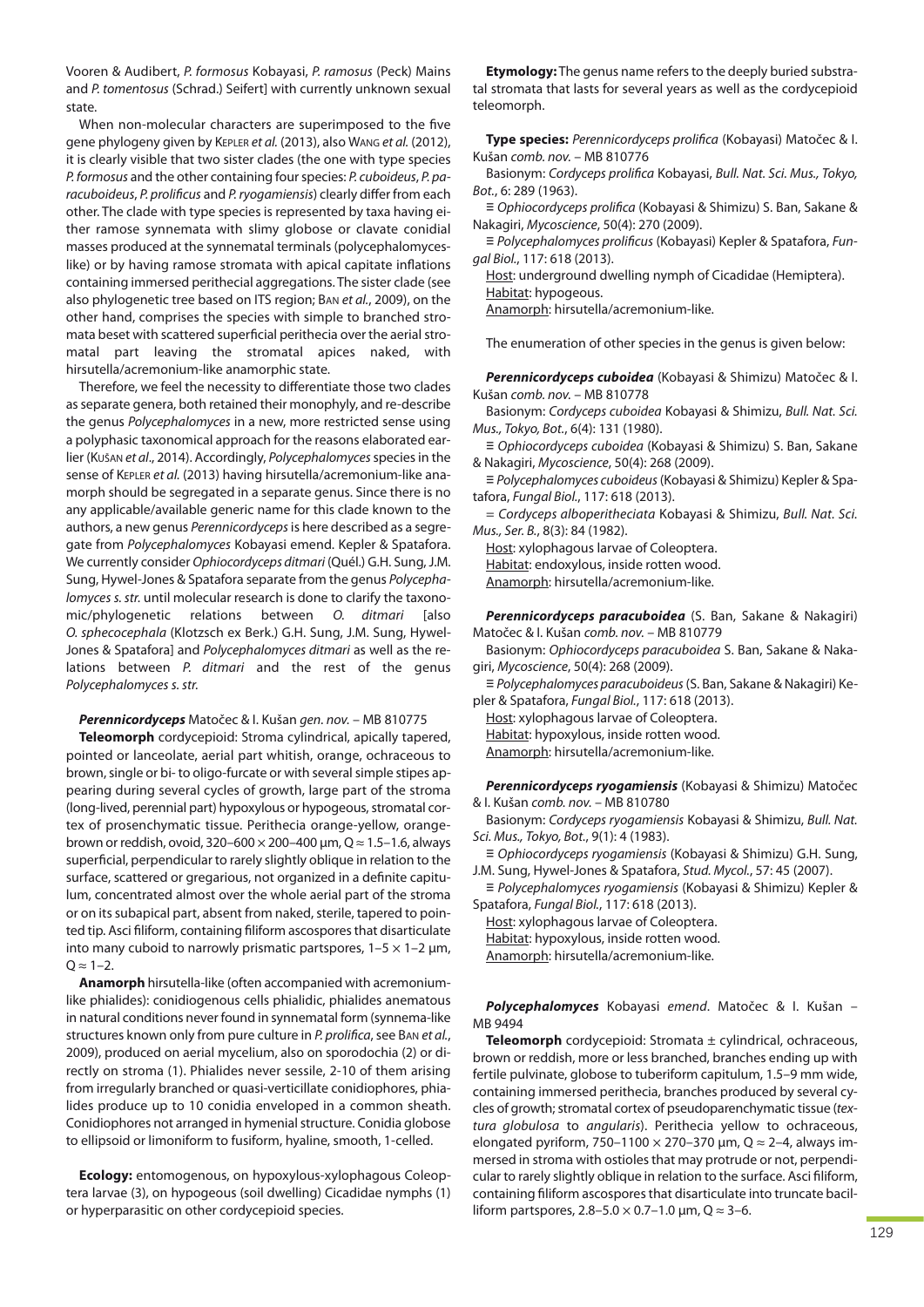**Anamorph** polycephalomyces-like: conidiomata synnematous, determinate, often branched, more rarely simple, white to brownish, not changing colour in KOH. Conidial mass very large, capitate, yellow or yellow-orange, slimy, opaque, terminally produced on synnematal branches. Stipe of subparallel, thin-walled, hyaline hyphae, often non-sporogenous (in three species with lateral B-phialides producing catenate fusiform conidia). Conidiophores concentrated on the top of synnematal branches, arranged in clavate to sphaerically flared hymenia. Conidiophore branched with one or two basal verticillate whorls, ending up with conidiogenous cells or composed of acropleurogenous chains of conidiogenous cells. Conidiogenous cells phialidic, terminal phialides awl-shaped, often with a long gradually narrowed neck, intercalary phialides often present. Conidia globose, subglobose, ellipsoid to oblong, also fusiform and dry when B-phialides are present, hyaline, smooth, 1-celled.

**Ecology:** entomogenous (on nymphs, larvae, pupae and imago), hyperparasitic on other entomogenous cordycepioid fungi or on Mycetozoa or on other myxomyceticolous fungi. On Coleoptera (2), Diptera (1), Hemiptera (4), Hymenoptera (2), Lepidoptera (2) and Mycetozoa (1).

**Type species:** Polycephalomyces formosus Kobayasi, Sci. Rep. Tokyo Bunrika Daigaku, 5: 245 (1941).

# **Notes on teleomorph – anamorph connections in** *Polycephalomyces*

Byssostilbe stilbigera (Berk. & Broome) Petch is not considered at this point as the teleomorphic state of Polycephalomyces tomentosus until further molecular and/or cultural studies are done to clarify this supposed relationship. Teleomorphic Polycephalomyces species are quite different from Byssostilbe stilbigera in gross morphology and many important microscopic features. According to SEIFERT (1985) the connection between Byssostilbe stilbigera and Polycephalomyces tomentosus is only supposed because of similarity of perithecial tomentum vestiture composed of verrucose hyphae in B. stilbigera, similar to the ornamenting cells of the synnematal surface in P. tomentosus as well as because the same, myxomyceticolous hosts.

Ophiocordyceps ditmari is kept apart from Polycephalomyces ditmari until firm connection between those two is demonstrated, regardless of the fact that both parasitize closely related hosts

(Vespidae). Polycephalomyces has cordycepioid teleomorphs quite different in structure than *O. ditmari* (see note in the key for the genera) even though P. ditmari show some similarities in conidiogenous cell structure found in Hymenostilbe sphecocephala nom. nud., the anamorphic stage of O. sphecocephala (HYWEL-JONES, 1995). This species is apparently closely related to O. ditmari regarding their teleomorph morphology and ecology. There is another taxonomically related species living on Vespidae, i.e. Hirsutella sphecophila (Ditmar) Van Vooren with unknown teleomorph (VAN VOOREN & AUDIBERT, 2005). In their molecular analysis SUNG et al. (2007), WEN et al. (2013) and QUANDT et al. (2014) demonstrated monophyly of the clade represented by O. sphecocephala with all taxa (when known) having a hymenostilbe-like anamorph.

Since it is already known that a single substrate unit (i.e. arthropod corpse) can host two or more different entomogenous and/or hyperparasitizing hypocrealean species at the same time, it is possible that CHEN et al. (1984) when isolating Paecilomyces sinensis Q.T. Chen, S.R. Xiao & Z.Y. Shi from larva of Hepialidae cultured a fungus that isn't Ophiocordyceps sinensis(Berk.) G.H. Sung, J.M. Sung, Hywel-Jones & Spatafora. Because of that reason Paecilomyces/ Polycephalomyces sinensisin WANG et al. (2012) is positioned in totally different clade than O. sinensis. LIANG et al. (2005) probably made an error claiming that Paecilomyces sinensis was obtained from a fresh specimen of Ophiocordyceps sinensis which is in contrary to the species protologue saying that the holotype is isolated from larva. Additionally, LIU et al. (2002) confirmed only Hirsutella sinensis X.J. Liu, Y.L. Guo, Y.X. Yu & W. Zeng to be a true anamorph of Ophiocordyceps sinensis.

# **World wide key**

The following world wide holistic key to the genera Polycephalomyces and Perennicordyceps summarise most important characters of both teleomorph and anamorph as well as the ecology. The key is based on the data given in this paper and the following references: KOBAYASI (1941), MAINS (1948), KOBAYASI & SHIMIZU (1963), KO-BAYASI & SHIMIZU (1980), KOBAYASI & SHIMIZU (1982), KOBAYASI & SHIMIZU (1983), SEIFERT (1985), SAMSON et al. (1988), ROGERSON & STEPHENSON (1993), HYWEL-JONES (1995), BISCHOFF et al. (2003), SEPÚLVEDA-CHAVERA et al. (2004), VAN VOOREN & AUDIBERT (2005) and BAN et al. (2009). Included species belong only to phylogenetically researched taxa by WANG et al. (2012) and KEPLER et al. (2013) based on multi gene approach.

## **Table 1 – Differential characters between** *Polycephalomyces* **and** *Perrenicordyceps*

|                                                 | Polycephalomyces                 | <b>Perrenicordyceps</b>      |
|-------------------------------------------------|----------------------------------|------------------------------|
| <b>Teleomorph</b>                               | cordycepioid                     | cordycepioid                 |
| Perithecia in relation to the stromatal surface | immersed                         | superficial                  |
| Stromatal cortex                                | pseudoparenchymatic              | prosenchymatic               |
| Perithecia organized in capitulum               | yes                              | no                           |
| Perithecia shape                                | elongated pyriform               | ovoid                        |
| Perithecia height                               | 750-1100                         | $320 - 600$                  |
| Perithecia O value                              | $2 - 4$                          | $1.5 - 1.6$                  |
| Partspores shape                                | truncate bacilliform             | cuboid to narrowly prismatic |
| Partspores width                                | $0.7 - 1$                        | $1 - 2$                      |
| Partspores Q value                              | $3 - 6$                          | $1 - 2$                      |
|                                                 |                                  |                              |
| Anamorph                                        | when known polycephalomyces-like | hirsutella / acremonium-like |
| Synnemata occur in nature                       | yes                              | no                           |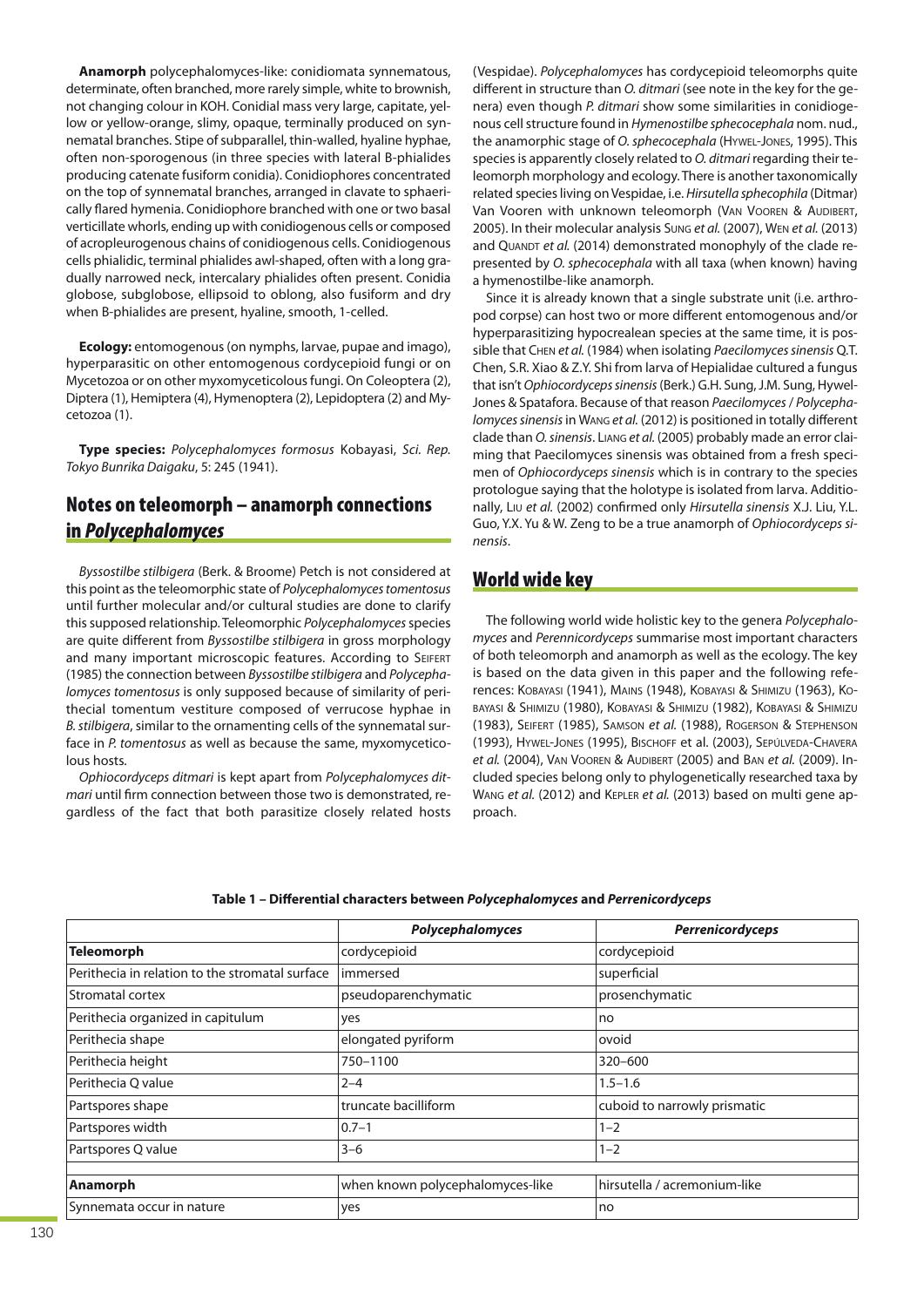#### **Key to the genera:**

1) Stromata able to perform several cycles of growth with all newly produced parts with fertile, sexual structures (perithecia), therefore stromata branched or with several simple stipes on a common base and/or anamorphic synnemata of Polycephalomyces type, i.e. branched (in a single species mostly unbranched) with branches ending up with clavate to spherically flared hymeniform aggregations of conidiophores producing large mass of conidia united in collective globular mucus ............................................................................ 2

1') Stromata unbranched, or if branched not able to perform several cycles of growth with sexual structures, at most able only to produce anamorphic state on a stroma; anamorph (when present) not polycephalomyces-like .................................. *Ophiocordyceps*1 s.l.

<sup>1</sup> including O. sphecocephala and allies with hymenostilbe-like anamorph and O. ditmari with uncertain anamorph (suggested Polycephalomyces ditmari), both taxa with unbranched capitate stromata with obliquely immersed perithecia regarding both the stromatal surface and the stromatal main axis, arranged in determinate apical capitulum with cortex composed of short prismatical and clavate cell-chains oriented vertically to the surface.

2) Stromata cylindrical, apically tapered, pointed or lanceolate, aerial part loosely beset with superficial ovoid perithecia ( $Q \approx 1.5 1.6$ ;  $\leq 600$  µm long) over the most of aerial surface, always with naked, sterile, tapered to pointed tip; stromatal cortex of prosenchymatic tissue; partspores cuboid to narrowly prismatic ( $Q \approx 1-2$ ;  $1-5 \times 1-2$  µm) and/or anamorph anematous (in natural conditions)

hirsutella/acremonium-like, with phialides produced on irregularly branched or quasi-verticillate conidiophores, not aggregated to form hymenial structures or aggregated in sporodochia, developing separately from the teleomorph or on stromata; conidia are produced singly or ≤ 10 enveloped in common sheath ..................

.............................................................................................. *Perennicordyceps* (on entomogenous, hypoxylous-xylophagous Coleoptera larvae or on hypogaeous, soil dwelling Cicadidae nymphs)

2') Stromata differentiated into cylindrical stipe and apical capitulum, fertile part containing immersed densely aggregated perithecia; stromatal cortex of pseudoparenchymatic tissue (textura globulosa to angularis); partspores truncate bacilliform ( $Q \approx 3-6$ ; 2.8–  $5.0 \times 0.7$ –1.0 µm); anamorph (when present) polycephalomyces-like, i.e. synnematous, unbranched to most often branched, beset with viscous capitate apices consisting of numerous conidiophores (verticillate or acropleurogenous) arranged in spherical to clavate flared hymenia, terminated by phialides that produce numerous conidia aggregated in a collective mucus ............................................................. 3

3) Stromatal fertile capitulum elongated, containing semi-immersed ovoid perithecia ( $Q \approx 1.5-1.8$ ;  $\leq 650$  µm long); anamorph unknown .............................................................. **"***Cordyceps***"** *pleuricapitata*

3') Stromatal fertile capitulum globose, tuberiform to pulvinate, containing immersed elongated pyriform perithecia ( $Q \approx 2-4$ ; ≥ 750 μm long); anamorph polycephalomyces-like ................................... ............................................................................................ *Polycephalomyces*

## **Key to the species of the genus** *Polycephalomyces*

| 1) Stroma differentiated into cylindrical stipe and apical capitulum, fertile part containing immersed densely aggregated perithecia; stroma-<br>tal cortex of pseudoparenchymatic tissue (textura globulosa to angularis); part spores truncate bacilliform ( $Q \approx 3-6$ ); anamorph unknown;                                                                                                                                                                                                                                                          |
|--------------------------------------------------------------------------------------------------------------------------------------------------------------------------------------------------------------------------------------------------------------------------------------------------------------------------------------------------------------------------------------------------------------------------------------------------------------------------------------------------------------------------------------------------------------|
| 1') Anamorph synnemata, polycephalomyces-like, unbranched to most often branched, beset with viscous capitate apices consisting of nu-<br>merous conidiophores (verticillate or acropleurogenous) arranged in spherical to clavate flared hymenia, terminated by phialides that                                                                                                                                                                                                                                                                              |
| 2) Stromata very large, up to 240 mm tall, arising from long-lived sclerotia formed inside the host corpse; partspores 2.8-4.8 × 0.7 µm                                                                                                                                                                                                                                                                                                                                                                                                                      |
|                                                                                                                                                                                                                                                                                                                                                                                                                                                                                                                                                              |
| 3) Stromatal capitulum 4.5-9 mm diam. with embedded perithecia partly protruding with their ostioles, 750-925 µm long; partspores about                                                                                                                                                                                                                                                                                                                                                                                                                      |
| 3') Stromatal capitulum 2-5 mm diam. with completely embedded perithecia, 900-1100 µm long; partspores 3-5 x 1 µm  P. kanzashianus<br>4) Synnemata mostly unbranched and minute, 0.2-1.1 mm tall, 15-80 µm diam., ornamental cortical stipe cells subglobose to prismatic with<br>wart-like projections; only A-conidia (those produced on hymeniform synnematal slimy capitulum) present, highly heteromorphous, glo-<br>bose, ellipsoid and cylindrical, 1-6 x 0.5-2 µm; on Mycetozoa or myxomyceticolous ascomycete Byssostilbe stilbigera  P. tomentosus |
| 4') Synnemata unbranched to ramose, much larger, 5-60 mm tall, 125-1000 µm diam., ornamental cortical stipe cells absent; if conidia hete-<br>romorphous, then A-conidia (ovoid to parabolic or cylindrical to bacilliform, aggregated in a collective mucus) differs from B-conidia (fusi-<br>form and dry) produced along the synnematal stipe surface and/or cultured mycelia; insecticolous, or hyperparasites on other                                                                                                                                  |
| 5) Synnemata comparatively large, (10)50-60 mm tall, clavate; fungus produce both ovoid to lacrimiform A-conidia, 1.7-2.6 x 1.3-2.0 µm and<br>arrowhead-shaped to lanceolate B-conidia (from stipe and mycelium), 3.3–6.8 × 1.2–3.0 µm; on Hepialus larvae (Lepidoptera) P. sinensis 2<br>5') Synnemata medium, 5-25 mm tall, cylindrical-capitate; A-conidia exceed 2.6 µm in length, if B-conidia are produced, they are fusiform or                                                                                                                       |
| 6) Only parabolic A-conidia, 2.2–3.0 × 1.3–1.6 µm are produced by 1-celled cylindrical-tapered phialides densely set in a palisade manner on                                                                                                                                                                                                                                                                                                                                                                                                                 |
| 6') A-conidia either cylindrical to bacilliform or ovoid to parabolic, produced by several celled conidiophores with phialides born on verticils                                                                                                                                                                                                                                                                                                                                                                                                             |
| 7) Synnemata slender, stipe 125-300 µm diam., branches 25-80 µm diam., only A-conidia present, cylindrical to bacilliform, Q ≈ 2.5-4; on                                                                                                                                                                                                                                                                                                                                                                                                                     |
| 7') Synnemata stout, stipe 200-1000 µm diam., branches 100-300 µm diam., both A- and B-conidia are produced, at least in pure culture, A-<br>conidia ovoid to parabolic, $Q \approx 1.2 - 2.0$ ; on Coleoptera, Diptera and Lepidoptera or hyperparasitic on entomopathogenic cordycepioid                                                                                                                                                                                                                                                                   |
| 8) Conidial branching biverticillate; A-phialides born in 3-4 terminal whorls; B-phialides occur only on cultured mycelia, never on synnema-<br>tal stipe; B-conidia naviform, $Q \approx 3.0 - 3.5$ , $3.2 - 4.8 \times 0.8 - 1.6$ µm; on Coleoptera larvae or on cordycepioid fungi and their anamorphs                                                                                                                                                                                                                                                    |
| 8') A-phialides born acropleurogenously in 1-4 levels; B-phialides on both synnematal stipe and cultured mycelia; B-conidia fusiform, $Q \approx$<br>2.1–2.8, 3.0–4.5 x 1.5–2.0 µm; on Diptera imago or Lepidoptera larvae/pupa or on cordycepioid fungi and their anamorphs  P. ramosus                                                                                                                                                                                                                                                                     |

2 Polycephalomyces sinensis (Q.T. Chen, S.R. Xiao & Z.Y. Shi) W.J. Wang, X.L. Wang, Y. Li, S.R. Xiao & Y.J. Yao. Systematics and Biodiversity, 10 (2): 228 (2012). MB 810781. Basionym: Paecilomyces sinensis Q.T. Chen, S.R. Xiao & Z.Y. Shi, Acta Mycol. Sin., 3: 25 (1984).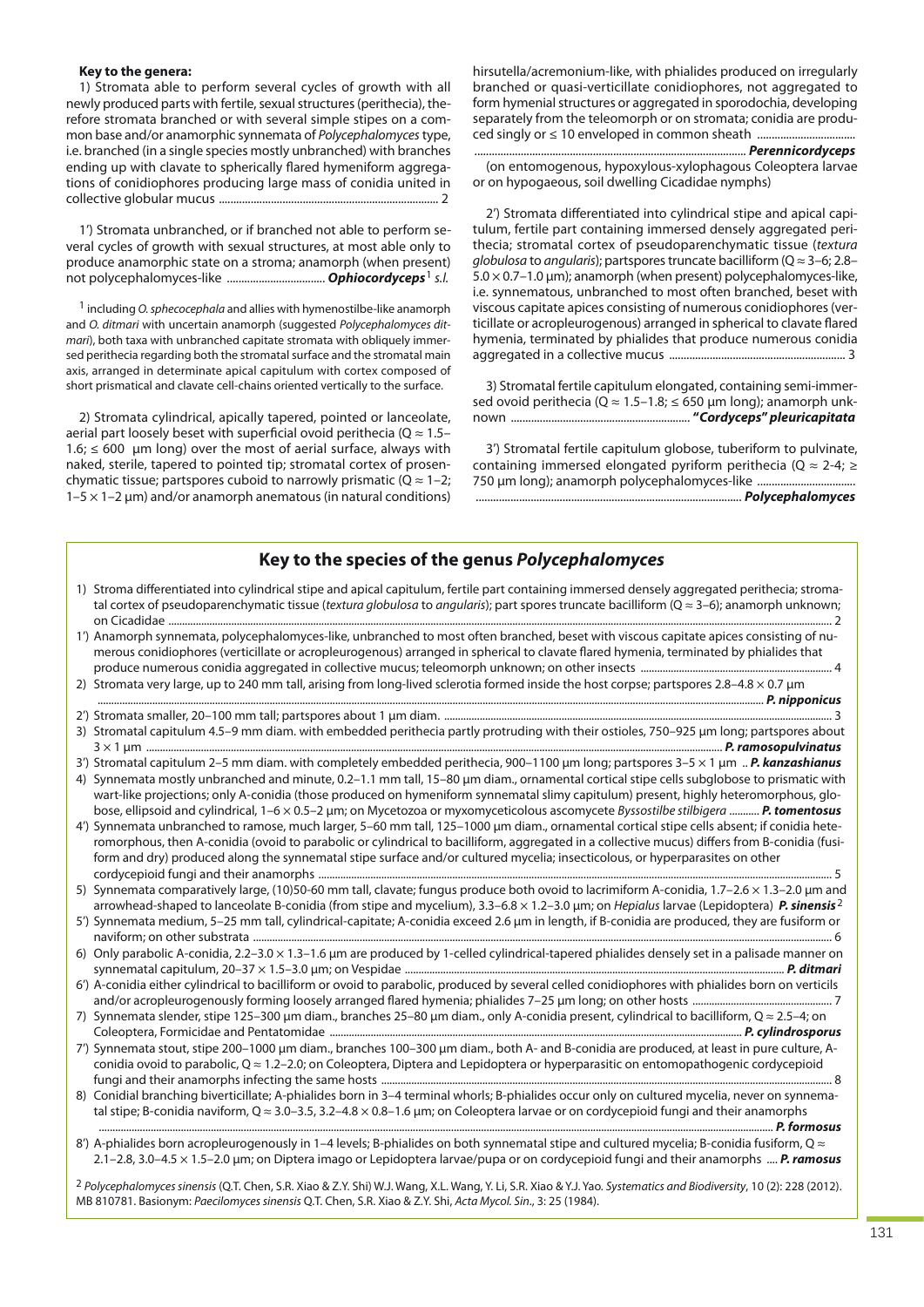## **Key to the species of the genus** *Perennicordyceps*

- 1) Stromata very large, 60–350 mm tall, cylindric-lanceolate; arising from soil dwelling Cicadidae nymphs; stromatal surface composed of textura intricata; synnema-like structure and anamorph occur only in the pure culture, composed of acremonium-like phialides produced on the mycelial colony edge, 20–30 μm long, while hirsutella-like phialides occur only in aged colonies, 11–16 μm long; conidia globose, oculiform to fusiform ................................................................................................................................................... *P. prolifica*
- 1') Stromata smaller, ≤ 50 mm tall, cylindrical tapered to cylindrical pointed; arising from endoxylous-xylophagous Coleoptera larvae; stromatal surface of different structure (porrecta prismatica or of elongated cell palisades); synnemata never formed, sporodochia may be present; if acremonium-like phialides are present, they are shorter (11–22 μm long), while hirsutella-like phialides exceed 16 um in lenath ........
- 2) Part spores narrowly prismatical,  $Q \approx 1.8 2.0$ ; 2.5–5.0  $\times$  1.5–2.0 µm; only acremonium-like phialides are formed, either on stroma in nature or on sporodochia in pure culture, 17.5–55.2 μm long; conidia ellipsoid, 2.5–3.9 × 1.0–1.4 μm .................... *P. ryogamiensis*
- 2') Part spores cuboid to broadly prismatical,  $Q \approx 1.0$ -1.7; both acremonium- and hirsutella-like phialides occur but only in pure culture, hirsutella-like phialides 11–28 μm long; conidia globose to fusiform 1.3–3.7 × 1.1–2.3 μm ............................................................. 3
- 3) Stromata usually branched, perithecia distributed over upper half of the aerial part; conidiophores irregularly branched, beset with ≤ 10 phialides; acremonium-like phialides 19-22 μm long, hirsutella-like phialides 18-28 μm long; conidia globose to ellipsoid, 1.3–3.7 × 1.1–2.3 μm ..................................................................................................................................................................................... *P. cuboidea*
- 3') Stromata unbranched, perithecia distributed almost on whole aerial part; conidiophores quasi-verticillate with 2-3 phialides; acremonium-like phialides 11–21 μm long, hirsutella-like phialides 11–22 μm long; conidia subglobose to oculiform, 1.3–1.9 × 1.0– 1.9 μm ................................................................................................................................................................................................................. *P. paracuboidea*

# **Ecology and biogeography**

Croatian collections of Polycephalomyces ramosus parasitizing on Heteromyza fly, gave us the opportunity to perform in situ morphological and ecological assessment and to evaluate its taxonomical status. Except Heteromyza fly, other dipterans and arthropods at the collection site were not infected by P. ramosus. Similarly to Cordyceps riverae treated in previous detailed ecological research (MATOČEC & OZIMEC, 2001), P. ramosustoo is always found to produce fruitbodies (in this case synnemata) at extremely high air humidity (100%) and condensed water regularly appears on the surface of both synnemata and host bodies (Plate 1C). Air temperature (9–11°C) is also a fairly constant ecological factor (except for the winter when temp. drops below 9°C) occurring in such a large cave as Veternica, without daily fluctuations and negligible seasonal fluctuations (total amplitude measured for the floor covering substrate 6.5–11°C). This corresponds well with the ecological data given by SAMSON et al. (1984) for both in situ and pure culture monitored conditions. Both P. ramosus and C. riverae as well as Hirsutella spp. (here found on separate Heteromyza corpses nearby, those occupied by P. ramosus) are all members of the same order (Hypocreales) and are rather closely related, they share common subterranean and cavernicolous habitat where they parasitize or hyperparasitize on adult stages of arthropods and do not require sunlight for completion of their whole life cycle. They are therefore able to live constantly inside cave habitats. According to SAMSON et al. (1984), P. ramosus (published as Stilbella kervillei (Quél.) Samson, Rombach & Seifert), see also SAMSON et al. (1988), has been reported in Europe only from limestone caves. The species is also known from extracavernicolous habitats elsewhere (Japan, U.S.A. and Sri Lanka). Relying on data compiled as a preliminary checklist of Croatian cave fungi (MATOČEC, 2002), P. ramosusis considered as a first record for the Croatian mycobiota. It is so far known only from Veternica cave.

When we look at the Polycephalomyces biogeography in a new restricted generic sense it is obvious that all Japanese species exist in teleomorphic state and the anamorph is unknown. On the other hand, all species that occur in Europe (also China, U.S.A., etc.) occur only in anamorphic state and the teleomorph is unknown. Since much more energy is apparently required for production of sexual structures than in asexual ones, we can assume that species (or their phylogenetic ancestors) that might have been existed in the areas heavily influenced by the ice age(s) (viz. European mainland north of Pyrenees-Alpine-Dinaric-Pindos ranges) were forced to suppress their teleomorphic activity for a very long time. A new specific-phylogenetic lineage might have been evolved under such adverse ecological pressure to loose the ability to form a sexual phase. Some species, such as P. ramosus might have occupied at that time karstic underground as the only available refuge area in the range of the species where temperatures still allowed its growth. The minimal temperature ascertained in pure cultures (cf. SEIFERT, 1985) was +9°C. Additionally, a species must have been adapted to new rather poor ecological conditions: temperature regime with faint oscillations, ranging near the minimal values during most of the year, no light, rare presence of new host individuals, etc. However, most of the Japanese territory (Honshu, Kyushu and oceanic islets) was not covered by the ice (e.g. GATES, 1976; PELTIER, 1994) and this may explain why Japanese Polycephalomyces species continued to exist in their teleomorphic stage, especially when habitats on the soil surface endured in some refuge areas (HARRISON et al., 2001).

## **Acknowledgements**

The authors would like to thank Medvednica Nature Park for providing the financial support of this study.

## **References**

- BAN S., SAKANE T., TOYAMA K. & NAKAGIRI A. 2009. Teleomorph–anamorph relationships and reclassification of Cordyceps cuboidea and its allied species. Mycoscience, 50: 261-272.
- BARAL H.-O. 1992. Vital versus herbarium taxonomy: morphological differences between living and dead cells of ascomycetes, and their taxonomic implications. Mycotaxon, 44: 333-390.
- BISCHOFF J.F., SULLIVAN R.F., STRUWE L., HYWEL-JONES N. & WHITE J.F. JR. 2003. — Resurrection of Blistum tomentosum and its exclusion from Polycephalomyces (Hyphomycetes, Deuteromycota) based on 28S rDNA sequence data. Mycotaxon, 86: 433-444.
- CHEN Q.T., XIAO S.R. & SHI Z.Y. 1984. Paecilomyces sinensis sp. nov. and its connection with Cordyceps sinensis. Acta Mycologica Sinica, 3: 24-28.
- GATES W.L. 1976. Modeling the Ice-Age Climate. Science, 191: 1138-1144.
- HARRISON S.P., YU G., TAKAHARA H. & PRENTICE I.C. 2001. Palaeovegetation (Communications arising): Diversity of temperate plants in east Asia. Nature, 413: 129-130.
- HYWEL-JONES N. 1995. Cordyceps sphecocephala and a Hymenostilbe sp. infecting wasps and bees in Thailand. Mycological Research, 99 (2): 154-158.